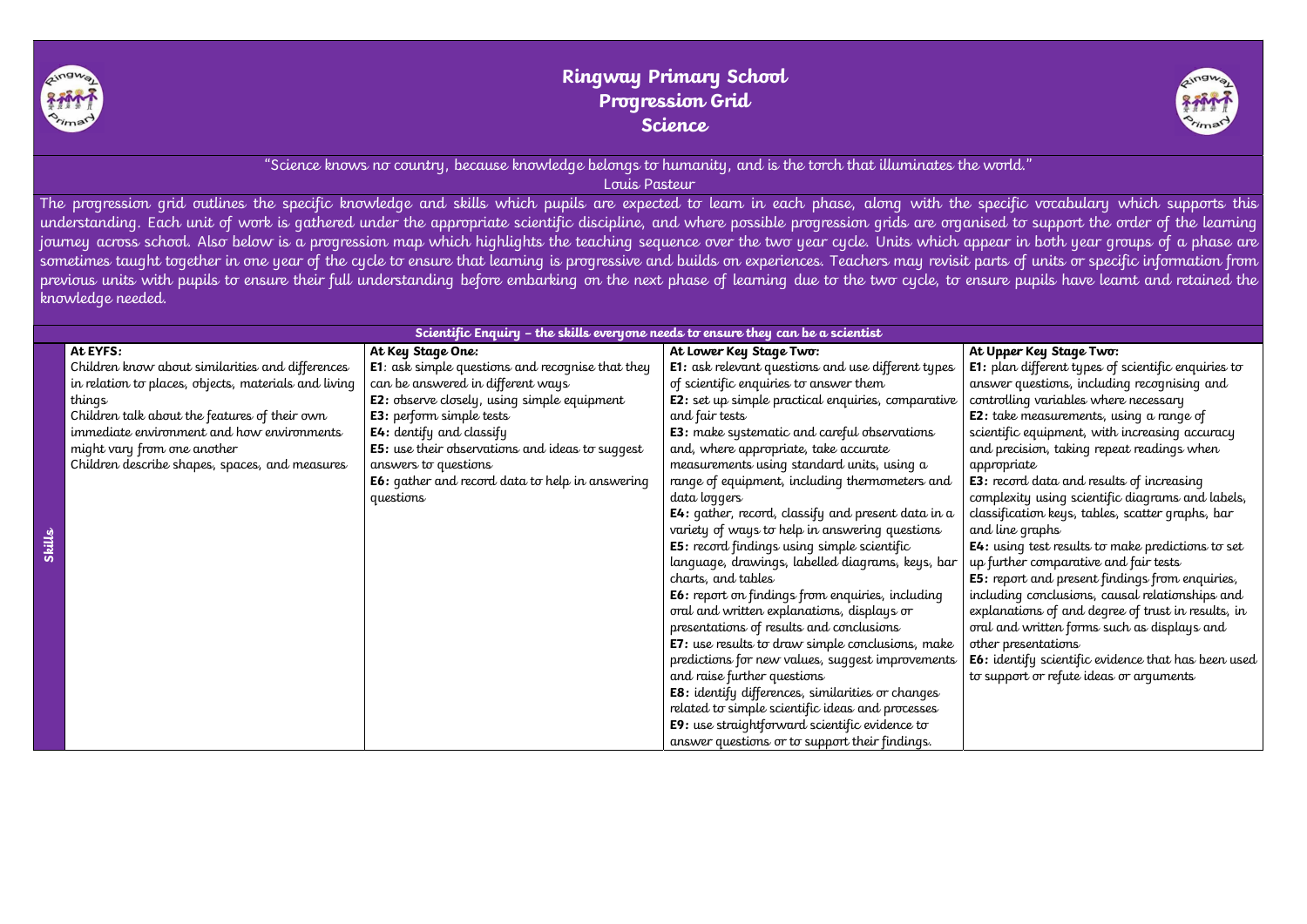### Being a Scientist – exemplifying scientific behaviours which ensure children know more and remember more

### At EYFS:

Children make observations of animals and plants and explain why some things occur, and talk about changes

Children use what they have learnt about media and materials in original ways, thinking about uses and purposes

At Key Stage One:

**B1:** Enable pupils to experience and observe phenomena, looking more closely at the natural and humanly-constructed world around them. **B2:** They should be encouraged to be curious and ask questions about what they notice. **B3:** They should be helped to develop their understanding of scientific ideas by using different types of scientific enquiry to answer their own questions, including observing changes over a period of time, noticing patterns, grouping and classifying things, carrying out simple comparative tests, and finding things out using secondary sources of information. B4: They should begin to use simple scientific language to talk about what they have found out and communicate their ideas to a range of audiences in a variety of ways.

**B2:** They should start to make their own decisions about the most appropriate type of scientific enquiry they might use to answer questions; recognise when a simple fair test is necessary and help to decide how to set it up; talk about criteria for grouping, sorting and classifying; and use simple keys.

**B3:** They should begin to look for naturally occurring patterns and relationships and decide what data to collect to identify them

**B5:** They should learn how to use new equipment, such as data loggers, appropriately. B6: They should collect data from their own observations and measurements, using notes, simple tables and standard units, and help to make decisions about how to record and analyse this data.

At Lower Key Stage Two:

B1: Pupils in years 3 and 4 should be given a range of scientific experiences to enable them to raise their own questions about the world around them.

B4: They should help to make decisions about what observations to make, how long to make them for and the type of simple equipment that might be used.

B7: With help, pupils should look for changes, patterns, similarities and differences in their data in order to draw simple conclusions and answer questions.

B8: With support, they should identify new questions arising from the data, making predictions for new values within or beyond the data they have collected and finding ways of improving what they have already done. B9: They should also recognise when and how secondary sources

might help them to answer questions that cannot be answered through practical investigations.

B10: Pupils should use relevant scientific language to discuss their ideas and communicate their findings in ways that are appropriate for different audiences.

### At Upper Key Stage Two:

B1: Pupils in years 5 and 6 should use their science experiences to: explore ideas and raise different kinds of questions; select and plan the most appropriate type of scientific enquiry to use to answer scientific questions; recognise when and how to set up

comparative and fair tests and explain which variables need to be controlled and why.

B2: They should use and develop keys and other information records to identify, classify and describe living things and materials, and identify

patterns that might be found in the natural environment.

B3: They should make their own decisions about what observations to make, what measurements to use and how long to make them for, and whether to repeat them; choose the most appropriate equipment to make measurements

and explain how to use it accurately.

B4: They should decide how to record data from a choice of familiar approaches; look for different causal relationships in their data and identify evidence that refutes or supports their ideas. B5: They should use their results to identify when further tests and observations might be needed; recognise which secondary sources will

be most useful to research their ideas and begin to separate opinion from fact.

B6: They should use relevant scientific language and illustrations to discuss, communicate and justify their scientific ideas and should talk about how scientific ideas have developed over

time.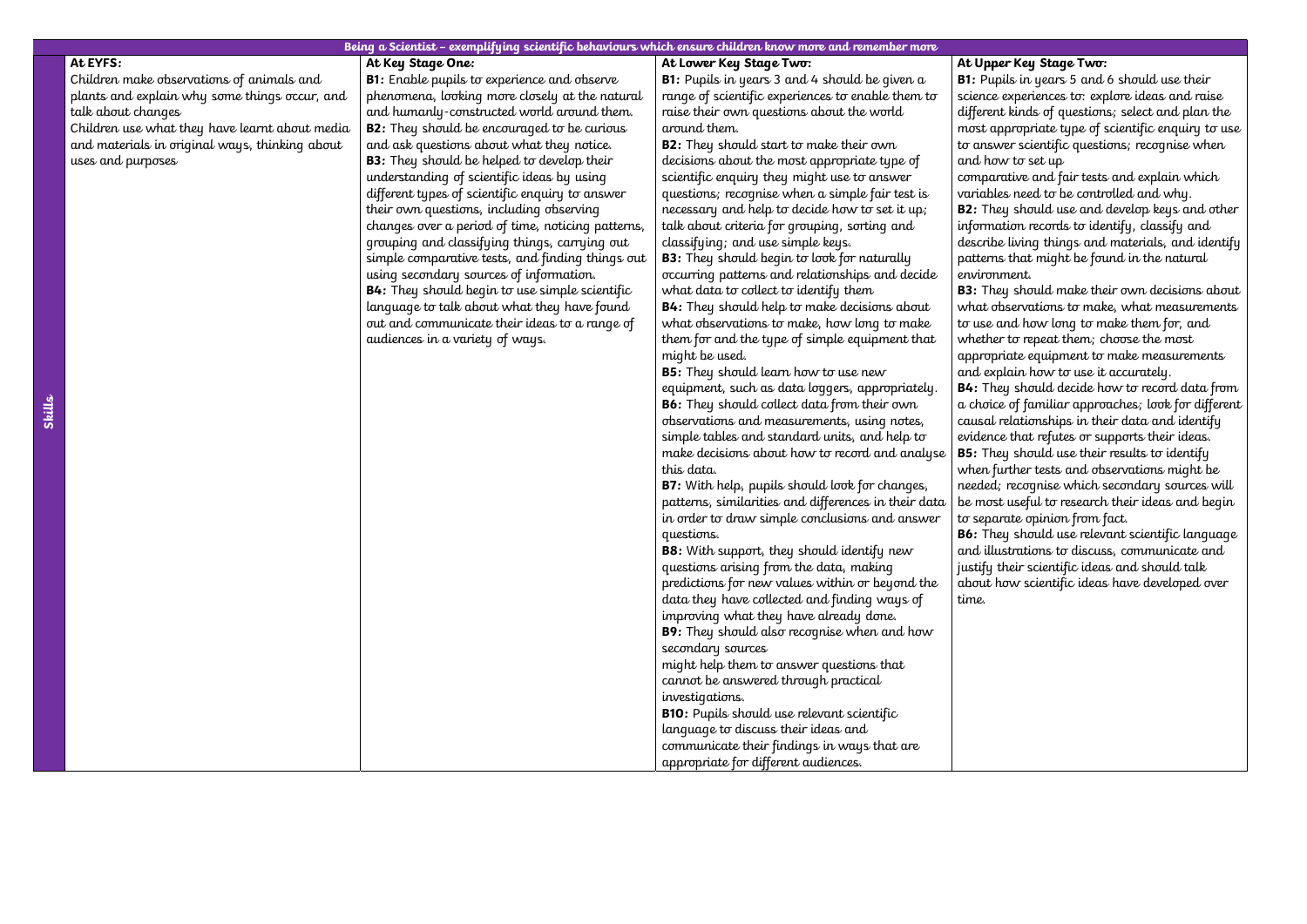|                        |                                                                                                                                                                                                                                                                                                                                                                                                                                                                                                           | <b>Biology - Animals, Including Humans</b>                                                                                                                                                                                                                                                                                                                                                                                                                         |                                                                                                                                                                   |
|------------------------|-----------------------------------------------------------------------------------------------------------------------------------------------------------------------------------------------------------------------------------------------------------------------------------------------------------------------------------------------------------------------------------------------------------------------------------------------------------------------------------------------------------|--------------------------------------------------------------------------------------------------------------------------------------------------------------------------------------------------------------------------------------------------------------------------------------------------------------------------------------------------------------------------------------------------------------------------------------------------------------------|-------------------------------------------------------------------------------------------------------------------------------------------------------------------|
| <u>Knowledge</u>       | <b>YEAR ONE:</b><br>identify and name a variety of common animals including<br>fish, amphibians, reptiles, birds and mammals<br>identify and name a variety of common animals that are<br>carnivores, herbivores and omnivores<br>describe and compare the structure of a variety of common<br>animals (fish, amphibians, reptiles, birds and mammals,<br>including pets)<br>identify, name, draw and label the basic parts of the<br>human body and say which part of the body links with<br>each sense. | <b>YEAR THREE:</b><br>identify that animals, including humans, need the right<br>types and amount of nutrition, and that they cannot make<br>their own food<br>they get nutrition from what they eat<br>identify that humans and some other animals have<br>skeletons and muscles for support, protection and<br>movement.                                                                                                                                         | <b>YEAR FIVE:</b><br>describe the ch                                                                                                                              |
| Working Scientifically | <b>YEAR ONE:</b><br>use observations to compare and contrast animals at first<br>hand or through videos and photographs<br>describe how they identify and group animals<br>group animals according to what they eat<br>use their senses to compare different textures, sounds and<br>smells.                                                                                                                                                                                                              | <b>YEAR THREE:</b><br>identify and group animals with and without skeletons<br>and observe and compare their movement<br>explore ideas about what would happen if humans did not<br>have skeletons<br>compare and contrast the diets of different animals<br>(including their pets) and decide ways of grouping them<br>according to what they eat<br>research different food groups and how they keep us<br>healthy and design meals based on what they find out. | <b>YEAR FIVE:</b><br>research the ge<br>compare them<br>find out and re<br>grows.                                                                                 |
| Knowledge              | <b>YEAR TWO:</b><br>notice that animals, including humans, have offspring<br>which grow into adults<br>find out about and describe the basic needs of animals,<br>including humans, for survival (water, food and air)<br>describe the importance for humans of exercise, eating the<br>right amounts of different types of food, and hygiene.                                                                                                                                                            | <b>YEAR FOUR:</b><br>describe the simple functions of the basic parts of the<br>digestive system in humans<br>identify the different types of teeth in humans and their<br>simple functions<br>construct and interpret a variety of food chains, identifying<br>producers, predators and prey.                                                                                                                                                                     | <b>YEAR SIX:</b><br>identify and no<br>system, and de<br>vessels and blo<br>recognise the in<br>$\bullet$<br>on the way the<br>describe the wo<br>transported wil |
| Working Scientifically | <b>YEAR TWO:</b><br>observe, through video or first-hand observation and<br>measurement, how different animals, including humans,<br>grow<br>ask questions about what things animals need for survival<br>and what humans need to stay healthy<br>suggest ways to find answers to their questions.                                                                                                                                                                                                        | <b>YEAR FOUR:</b><br>compare the teeth of carnivores and herbivores, and<br>suggest reasons for differences<br>find out what damages teeth and how to look after them<br>draw and discuss their ideas about the digestive system<br>and compare them with models or images.                                                                                                                                                                                        | <b>YEAR SIX:</b><br>explore the wor<br>the relationship<br>health.                                                                                                |
| Vocabulary             | Reptiles,<br>Mammals,<br>Amphibians (+ examples of each)<br>Herbivore,<br>Omnivore,<br>Carnivore,                                                                                                                                                                                                                                                                                                                                                                                                         | Survival,<br>Offspring,<br>Calf,<br>Exercise,<br><b>Hygiene</b>                                                                                                                                                                                                                                                                                                                                                                                                    | Muscles,<br>Contract,<br>Relax,<br>Joints,<br>Nutrition,<br>Nutrients,<br>Carbohydrates,<br>Protein,                                                              |

ranges as humans develop to old age.

estation periods of other animals and with humans ecord the length and mass of a baby as it

ame the main parts of the human circulatory escribe the functions of the heart, blood  $\overline{\mathrm{vcd}}$ 

mpact of diet, exercise, drugs and lifestyle eir bodies function

ays in which nutrients and water are thin animals, including humans.

 $\tau$ k of scientists and scientific research about  ${\mathfrak p}$  between diet, exercise, drugs, lifestyle and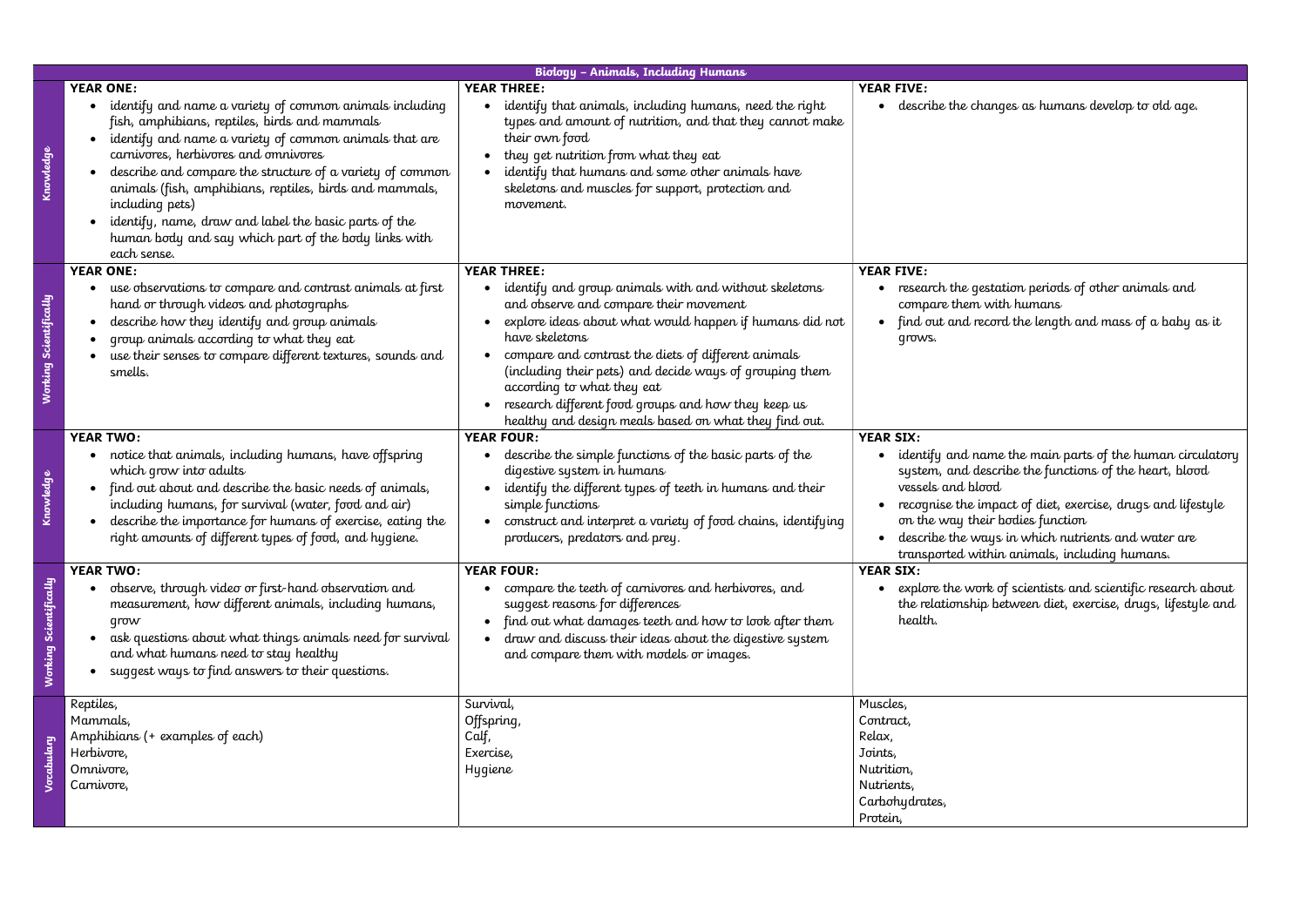|                                  |                                                                                                                                                                                                                                                                                                                                                                                                                                                                   |                                   | <b>Biology - Plants</b>                                                                                                                                                                                                                                                         |                                                                                                                                                                                                                          |
|----------------------------------|-------------------------------------------------------------------------------------------------------------------------------------------------------------------------------------------------------------------------------------------------------------------------------------------------------------------------------------------------------------------------------------------------------------------------------------------------------------------|-----------------------------------|---------------------------------------------------------------------------------------------------------------------------------------------------------------------------------------------------------------------------------------------------------------------------------|--------------------------------------------------------------------------------------------------------------------------------------------------------------------------------------------------------------------------|
|                                  | <b>YEAR ONE:</b><br>identify and name a variety of common wild and garden<br>plants, including deciduous and evergreen trees<br>identify and describe the basic structure of a variety of<br>common flowering plants, including trees.                                                                                                                                                                                                                            | <b>YEAR TWO:</b><br>mature plants | observe and describe how seeds and bulbs grow into<br>find out and describe how plants need water, light and a<br>suitable temperature to grow and stay healthy.                                                                                                                | <b>YEAR THREE:</b><br>identify and de<br>$\bullet$<br>flowering plant<br>know the requi<br>light, water, ni<br>how they vary<br>observe and kn<br>within plants<br>know the part t<br>flowering plant<br>seed dispersal. |
| Scientifically<br><u>Norking</u> | <b>YEAR ONE:</b><br>observe closely, perhaps using magnifying glasses, and<br>compare and contrast familiar plants;<br>describe how they were able to identify and group them,<br>and draw diagrams showing the parts of different plants<br>including trees.<br>keep records of how plants have changed over time, for<br>example the leaves falling off trees and buds opening; and<br>compare and contrast what they have found out about<br>different plants. | <b>YEAR TWO:</b><br>growth        | observing and recording, with some accuracy, the growth<br>of a variety of plants as they change over time from a seed<br>or bulb, or observing similar plants at different stages of<br>set up a comparative test to show that plants need light<br>and water to stay healthy. | <b>YEAR THREE:</b><br>compare the eff<br>example, the ar<br>discover how so<br>stages of plant<br>look for pattern<br>the seeds are d<br>observe how w<br>$\bullet$<br>putting cut, wh<br>observing how                  |
|                                  | Deciduous,<br>Petals,<br>Evergreen,<br>Roots<br>Blossom,                                                                                                                                                                                                                                                                                                                                                                                                          | Bulb,<br>Stem,                    | Temperature,<br>Growth                                                                                                                                                                                                                                                          | nutrients,<br>reproduction,<br>transportation<br>transpiration                                                                                                                                                           |

lescribe the functions of different parts of rts: roots, stem/trunk, leaves and flowers irements of plants for life and growth (air, utrients from soil, and room to grow) and from plant to plant now the way in which water is transported , that flowers play in the life cycle of ts, including pollination, seed formation and effect of different factors on plant growth, for  $\stackrel{\text{\scriptsize{a}}}{\text{\scriptsize{a}}}$  mount of fertiliser seeds are formed by observing the different stages of plant life cycles over a period of time ms in the structure of fruits that relate to how tispersed. water is transported in plants, for example, by hite carnations into coloured water and r water travels up the stem to the flowers. dispersal pollination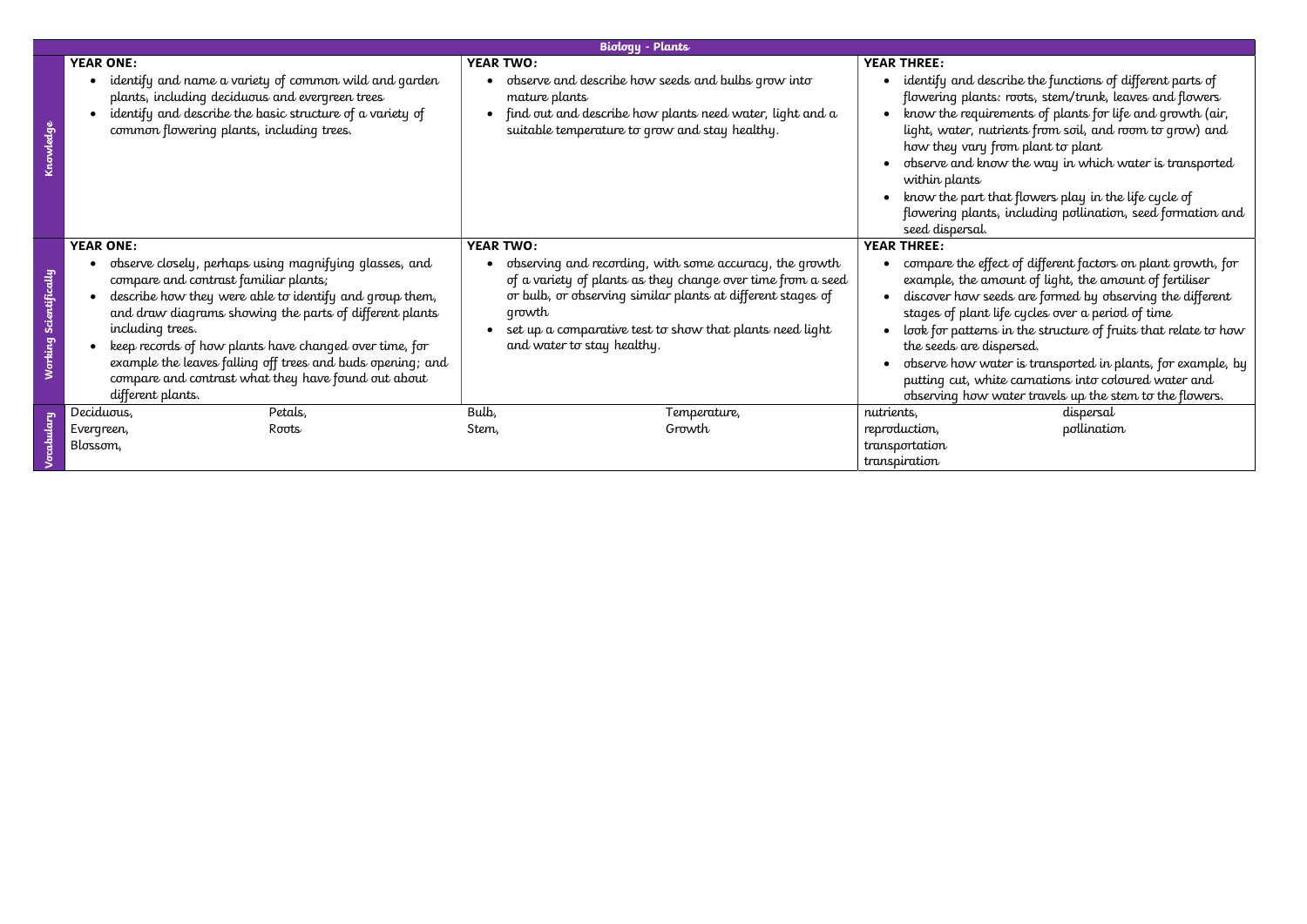|                        |                                                                                                                                                                                                                                                                                                                                                                                                                                                                                                                                                                                                                                                                                  | <b>Biology - Living Things and their Habitats</b>                                                                                                                                                                                                                                                                                  |                                                                                                                        |                                                                                                                                                                                                                                                                                                                                                                                                                                                                                                                                                                                                                                                                                                                                                                                   |                                                                                                  |
|------------------------|----------------------------------------------------------------------------------------------------------------------------------------------------------------------------------------------------------------------------------------------------------------------------------------------------------------------------------------------------------------------------------------------------------------------------------------------------------------------------------------------------------------------------------------------------------------------------------------------------------------------------------------------------------------------------------|------------------------------------------------------------------------------------------------------------------------------------------------------------------------------------------------------------------------------------------------------------------------------------------------------------------------------------|------------------------------------------------------------------------------------------------------------------------|-----------------------------------------------------------------------------------------------------------------------------------------------------------------------------------------------------------------------------------------------------------------------------------------------------------------------------------------------------------------------------------------------------------------------------------------------------------------------------------------------------------------------------------------------------------------------------------------------------------------------------------------------------------------------------------------------------------------------------------------------------------------------------------|--------------------------------------------------------------------------------------------------|
|                        | <b>YEAR TWO:</b>                                                                                                                                                                                                                                                                                                                                                                                                                                                                                                                                                                                                                                                                 | <b>YEAR FOUR:</b>                                                                                                                                                                                                                                                                                                                  | <b>YEAR FIVE:</b>                                                                                                      |                                                                                                                                                                                                                                                                                                                                                                                                                                                                                                                                                                                                                                                                                                                                                                                   |                                                                                                  |
| Knowledge              | The difference between living, dead and that which was<br>never alive.<br>What a habitat is, how these can be the same or different,<br>$\bullet$<br>and how some animals and plants suit one habitat better<br>than another.<br>The names of key plants and animals from a variety of<br>habitats.<br>The adaptations these plants and animals have to survive<br>these habitats.<br>Know how these animals and plant depend on each other<br>for survival.<br>What a food chain is and why they are important.<br>$\bullet$<br>Understand interdependency and food chains, explained<br>thorough diagrams, written and spoken presentations                                    | $\bullet$ recognise that living things can be grouped in a variety of<br>ways<br>explore and use classification keys to help group, identify<br>and name a variety of living things in their local and wider<br>environment<br>recognise that environments can change and that this can<br>sometimes pose dangers to living things | animals.<br><b>YEAR SIX:</b><br>plants and animals<br>specific characteristics.                                        | describe the differences in the life cycles of a mammal, an<br>amphibian, an insect and a bird<br>describe the life process of reproduction in some plants and<br>describe how living things are classified into broad groups<br>according to common observable characteristics and based<br>on similarities and differences, including microorganisms,<br>give reasons for classifying plants and animals based on                                                                                                                                                                                                                                                                                                                                                               |                                                                                                  |
|                        | Understand what a food source is.<br>$\bullet$                                                                                                                                                                                                                                                                                                                                                                                                                                                                                                                                                                                                                                   |                                                                                                                                                                                                                                                                                                                                    |                                                                                                                        |                                                                                                                                                                                                                                                                                                                                                                                                                                                                                                                                                                                                                                                                                                                                                                                   |                                                                                                  |
| Vorking Scientifically | <b>YEAR TWO:</b><br>Sort and classify things according to whether they are<br>living, dead or were never alive, and recording their<br>findings using charts.<br>Describe how they decided where to place things, exploring<br>questions such as: 'Is a flame alive? Is a deciduous tree<br>dead in winter?' and talk about ways of answering their<br>questions.<br>Construct a simple food chain that includes humans (e.g.<br>grass, cow, human).<br>Describe the conditions in different habitats and micro-<br>habitats (under log, on stony path, under bushes) and find<br>out how the conditions affect the number and type(s) of<br>plants and animals that live there. | <b>YEAR FOUR:</b><br>use and make simple guides or keys to explore and identify<br>local plants and animals<br>make a guide to local living things<br>raise and answer questions based on their observations of<br>animals and what they have found out about other<br>animals that they have researched.                          | <b>YEAR FIVE:</b><br>areas and in prehistoric times),<br>and differences.<br><b>YEAR SIX:</b>                          | observe and compare the life cycles of plants and animals<br>in their local environment with other plants and animals<br>around the world (in the rainforest, in the oceans, in desert<br>ask pertinent questions and suggest reasons for similarities<br>grow new plants from different parts of the parent plant,<br>for example, seeds, stem and root cuttings, tubers, bulb.<br>observe changes in an animal over a period of time (for<br>example, by hatching and rearing chicks), comparing how<br>different animals reproduce and grow.<br>use classification systems and keys to identify some<br>animals and plants in the immediate environment.<br>research unfamiliar animals and plants from a broad range<br>of other habitats and decide where they belong in the |                                                                                                  |
| Topic Vocabulary       | living<br>prey<br>woodland<br>habitat<br>desert<br>energy<br>food chain<br>source<br>predator<br>adapt                                                                                                                                                                                                                                                                                                                                                                                                                                                                                                                                                                           | vertebrates<br>invertebrates<br>environment<br>human impact                                                                                                                                                                                                                                                                        | classification system.<br>life cycle<br>mammal<br>reproduction<br>amphibian<br>offspring<br>classify<br>classification | domain<br>kingdom<br>phylum<br>class<br>order<br>family                                                                                                                                                                                                                                                                                                                                                                                                                                                                                                                                                                                                                                                                                                                           | genus<br>species<br>characteristics<br>micro-organisms<br>organism<br>flowering<br>non-flowering |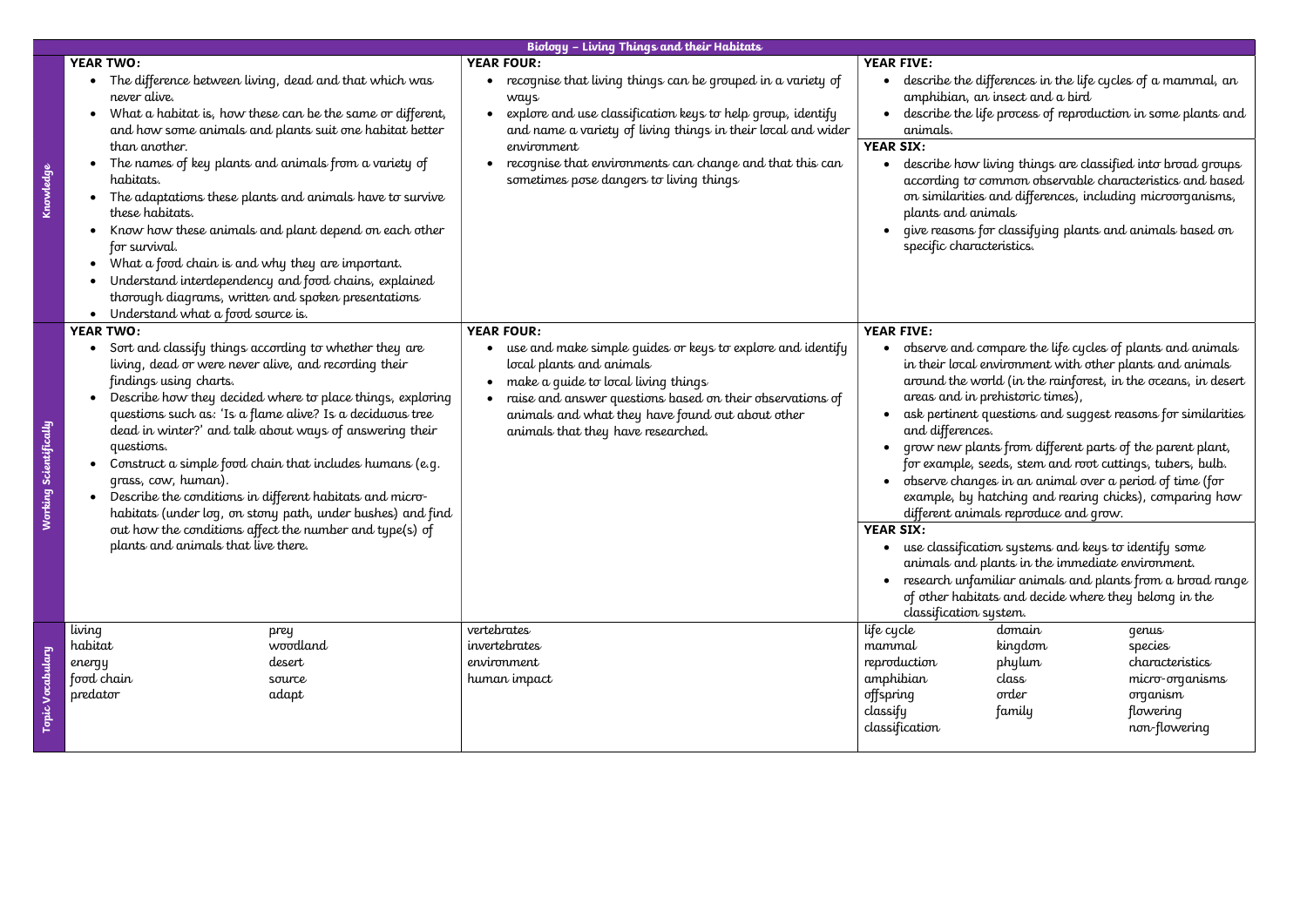• recognise that living things produce offspring of the same kind, but normally offspring vary and are not identical to

> animals and plants are adapted to suit their in different ways and that adaptation may ion

raising questions about local animals and how ted to their environment

-some living things are adapted to survive in itions, for example, cactuses, penguins and

dvantages and disadvantages of specific such as being on two feet rather than four, having a long or a short beak, having gills or lungs, mbing plants, brightly coloured and scented

| <b>Biology - Evolution and Science</b> |                                                                                                                                                                                        |
|----------------------------------------|----------------------------------------------------------------------------------------------------------------------------------------------------------------------------------------|
|                                        | <b>YEAR SIX:</b>                                                                                                                                                                       |
|                                        | • recognise that<br>that fossils pr<br>inhabited the<br>recognise that<br>$\bullet$<br>kind, but norn<br>their parents<br>identify how o<br>environment i<br>lead to evolut            |
|                                        | <b>YEAR SIX:</b>                                                                                                                                                                       |
|                                        | observe and r<br>$\bullet$<br>they are adap<br>• compare how<br>extreme condi<br>camels<br>analyse the a<br>adaptations, s<br>having a long<br>tendrils on clu<br>flowers.             |
|                                        | evolution<br>adaption<br>inherited traits<br>adaptive traits<br>natural selection<br>inheritance<br>Charles Darwin<br>Alfred Wallace<br><b>DNA</b><br>variation<br>offspring<br>fossil |
|                                        |                                                                                                                                                                                        |

t living things have changed over time and rovide information about living things that  $\iota$  Earth millions of years ago  $\bar{c}$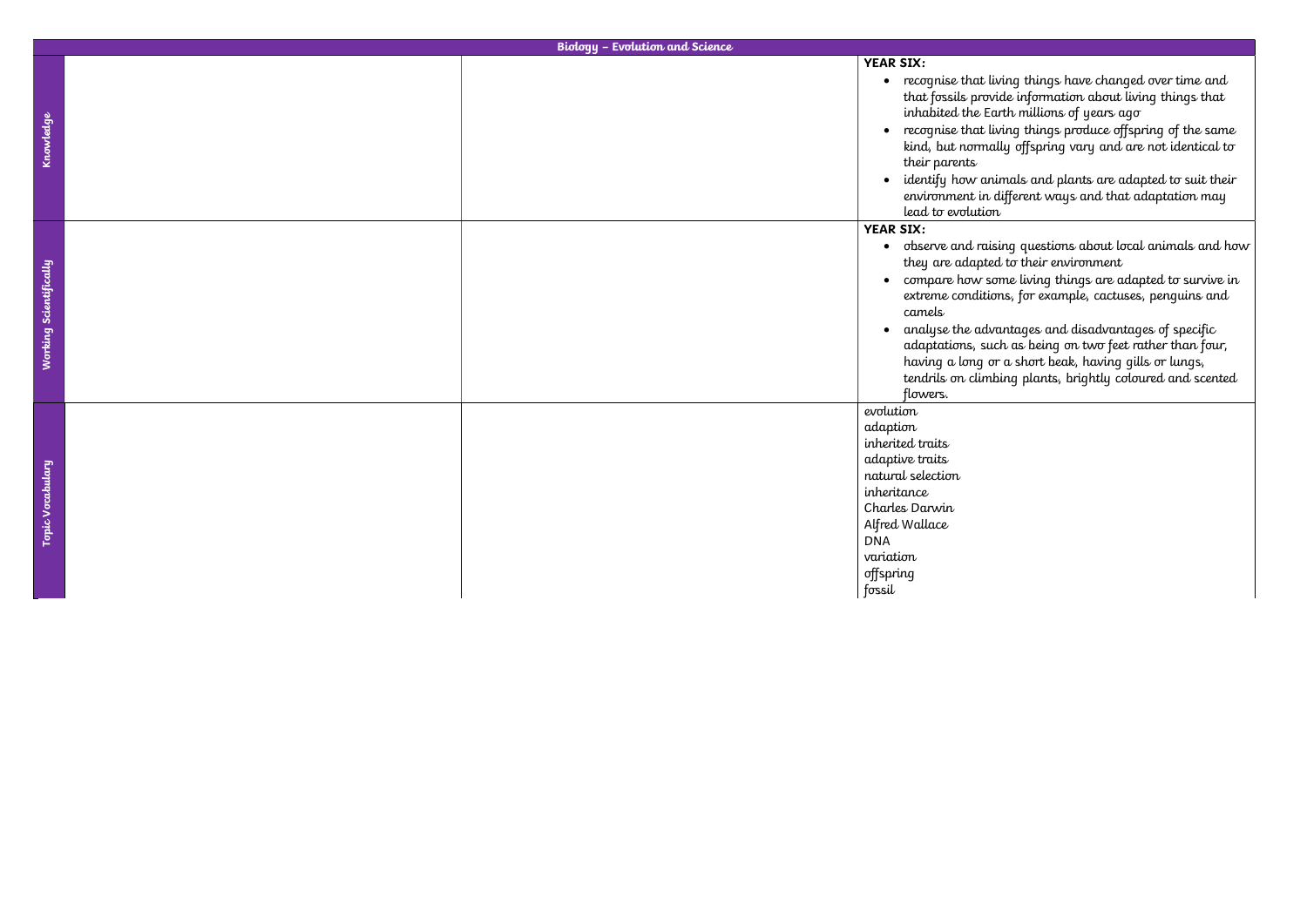Knowledge

|                                                                                                                                                                                                                                                                                                                                                                                                                 | Chemistry - Everyday Materials (Inc. Rocks)                                                                                                                                                                                                                                                                                                                                                                                                                                                                                                                                                                                                                                                                                                                                                                |                                                                                                                                                                                                                                                                                                                                                                                                                  |
|-----------------------------------------------------------------------------------------------------------------------------------------------------------------------------------------------------------------------------------------------------------------------------------------------------------------------------------------------------------------------------------------------------------------|------------------------------------------------------------------------------------------------------------------------------------------------------------------------------------------------------------------------------------------------------------------------------------------------------------------------------------------------------------------------------------------------------------------------------------------------------------------------------------------------------------------------------------------------------------------------------------------------------------------------------------------------------------------------------------------------------------------------------------------------------------------------------------------------------------|------------------------------------------------------------------------------------------------------------------------------------------------------------------------------------------------------------------------------------------------------------------------------------------------------------------------------------------------------------------------------------------------------------------|
| <b>YEAR ONE:</b><br>distinguish between an object and the material from which<br>it is made<br>identify and name a variety of everyday materials,<br>including wood, plastic, glass, metal, water, and rock<br>describe the simple physical properties of a variety of<br>everyday materials<br>compare and group together a variety of everyday<br>materials on the basis of their simple physical properties. | <b>YEAR THREE - ROCKS:</b><br>compare and group together different kinds of rocks on the<br>$\bullet$<br>basis of their appearance and simple physical properties<br>describe in simple terms how fossils are formed when<br>things that have lived are trapped within rock<br>recognise that soils are made from rocks and organic<br>matter.                                                                                                                                                                                                                                                                                                                                                                                                                                                             | <b>YEAR FIVE:</b><br>compare and gr<br>$\bullet$<br>basis of their pr<br>solubility, trans<br>thermal), and re<br>know that some<br>solution, and de<br>solution<br>use knowledge<br>mixtures might<br>sieving and eva<br>give reasons, bo<br>tests, for the part<br>including metals<br>demonstrate the<br>are reversible ch<br>explain that son<br>materials, and t<br>reversible, inclue<br>the action of act |
| <b>YEAR ONE:</b><br>performing simple tests to explore questions, for example:<br>'What is the best material for an umbrella?  for lining a<br>dog basket? for curtains? for a bookshelf? for a<br>qymnast's leotard?'                                                                                                                                                                                          | <b>YEAR THREE - ROCKS:</b><br>observe rocks, including those used in buildings and<br>$\bullet$<br>gravestones, and explore how and why they might have<br>changed over time;<br>use a hand lens or microscope to help them to identify and<br>$\bullet$<br>classify rocks according to whether they have grains or<br>crystals, and whether they have fossils in them.<br>research and discuss the different kinds of living things<br>whose fossils are found in sedimentary rock and explore<br>how fossils are formed.<br>explore different soils, identify similarities and differences<br>$\bullet$<br>between them and investigate what happens when rocks<br>are rubbed together or what changes occur when they are<br>in water.<br>raise and answer questions about the way soils are<br>formed. | <b>YEAR FIVE:</b><br>carrying out test<br>materials would<br>jacket, for wrap<br>making blackou<br>compare materia<br>observe and con<br>example, when<br>or cakes.<br>research and dis<br>impact on our li<br>creative use of n<br>sticky and super                                                                                                                                                             |

Working Scientifically

- roup together everyday materials on the roperties, including their hardness,
- sparency, conductivity (electrical and .<br>esponse to magnets
- e materials will dissolve in liquid to form a escribe how to recover a substance from a
- of solids, liquids and gases to decide how be separated, including through filtering, porating
- ased on evidence from comparative and fair  $r$ ticular uses of everyday materials,
- including metals, wood and plastic
- at dissolving, mixing and changes of state ranges
- me changes result in the formation of new that this kind of change is not usually ding changes associated with burning and id on bicarbonate of soda.
- sts to answer questions, for example, 'Which d be the most effective for making a warm  $p$ ing ice cream to stop it melting, or for t curtains?'
- ials in order to make a switch in a circuit npare the changes that take place, for burning different materials or baking bread
- scuss how chemical changes have an ives, for example, cooking, and discuss the rew materials such as polymers, superr-thin materials.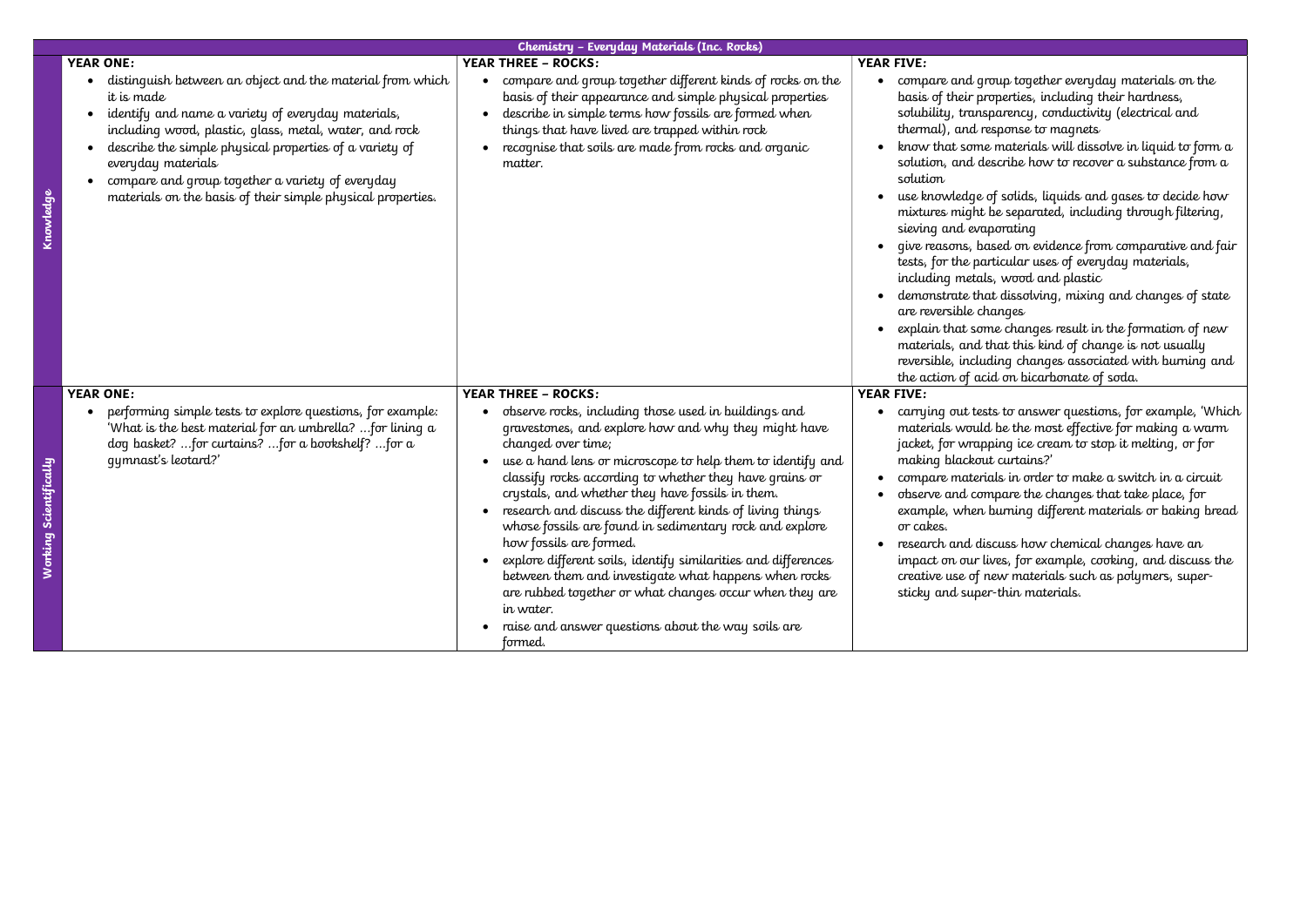|                        |                                          |                                                          |                                                                                                                                                                                                                                                                                                           |                                                       |                                                                                    | Chemistry - Everyday Materials (Inc. Rocks)                                                                                                                                                                                                                                                                                                                                                                                                                                                                                                                                                                                            |                                                                                                          |                                                                                                     |                                                                                                                          |  |
|------------------------|------------------------------------------|----------------------------------------------------------|-----------------------------------------------------------------------------------------------------------------------------------------------------------------------------------------------------------------------------------------------------------------------------------------------------------|-------------------------------------------------------|------------------------------------------------------------------------------------|----------------------------------------------------------------------------------------------------------------------------------------------------------------------------------------------------------------------------------------------------------------------------------------------------------------------------------------------------------------------------------------------------------------------------------------------------------------------------------------------------------------------------------------------------------------------------------------------------------------------------------------|----------------------------------------------------------------------------------------------------------|-----------------------------------------------------------------------------------------------------|--------------------------------------------------------------------------------------------------------------------------|--|
| Knowledge              | <b>YEAR TWO:</b>                         | and stretching.                                          | identify and compare the suitability of a variety of<br>everyday materials, including wood, metal, plastic, glass,<br>brick, rock, paper and cardboard for particular uses<br>find out how the shapes of solid objects made from some<br>materials can be changed by squashing, bending, twisting         |                                                       |                                                                                    | <b>YEAR FOUR:</b><br>compare and group materials together, according to<br>$\bullet$<br>whether they are solids, liquids or gases<br>observe that some materials change state when they are<br>heated or cooled, and measure or research the temperature<br>at which this happens in degrees Celsius (°C)<br>identify the part played by evaporation and condensation<br>in the water cycle and associate the rate of evaporation<br>with temperature.                                                                                                                                                                                 |                                                                                                          |                                                                                                     |                                                                                                                          |  |
| Working Scientifically | <b>YEAR TWO:</b><br>songs)               |                                                          | comparing the uses of everyday materials in and around<br>the school with materials found in other places (at home,<br>the journey to school, on visits, and in stories, rhymes and<br>observe closely, identifying and classifying the uses of<br>different materials, and recording their observations. |                                                       |                                                                                    | <b>YEAR FOUR:</b><br>grouping and classifying a variety of different materials;<br>$\bullet$<br>exploring the effect of temperature on substances such as<br>chocolate, butter, cream (for example, to make food such<br>as chocolate crispy cakes and ice-cream for a party).<br>research the temperature at which materials change state,<br>for example, when iron melts or when oxygen condenses<br>into a liquid.<br>observe and record evaporation over a period of time, for<br>example, a puddle in the playground or washing on a line,<br>and investigate the effect of temperature on washing<br>drying or snowmen melting. |                                                                                                          |                                                                                                     |                                                                                                                          |  |
| Vocabulary             | Rough,<br>Smooth,<br>Stretchy,<br>Stiff, | Bending,<br>Twisting,<br>Stretching,<br>Elastic,<br>Foil | Dull,<br>Waterproof,<br>Absorbent,<br>Fabrics,                                                                                                                                                                                                                                                            | Fossils,<br>Sandstone,<br>Granite,<br>Marble,<br>Rock | Pumice,<br>Crystals,<br>Absorbent,<br>Sedimentary,<br>Organic<br>matter,<br>Grains | Solid,<br>Liquid,<br>Gas,<br>Evaporation,<br>Condensation,<br>Particles,                                                                                                                                                                                                                                                                                                                                                                                                                                                                                                                                                               | Freezing,<br>solidify<br>changing<br>state,<br>degrees<br>Celsius,<br>water<br>cycle,<br>water<br>vapour | properties<br>solubility<br>transparency<br>electrical - conductor<br>thermal conductor<br>magnets, | dissolve<br>solution, separate<br>separating<br>reversible changes<br>dissolving<br>evaporation<br>filtering,<br>sieving |  |

melting irreversible new material quantitative measurements conductivity insulation chemical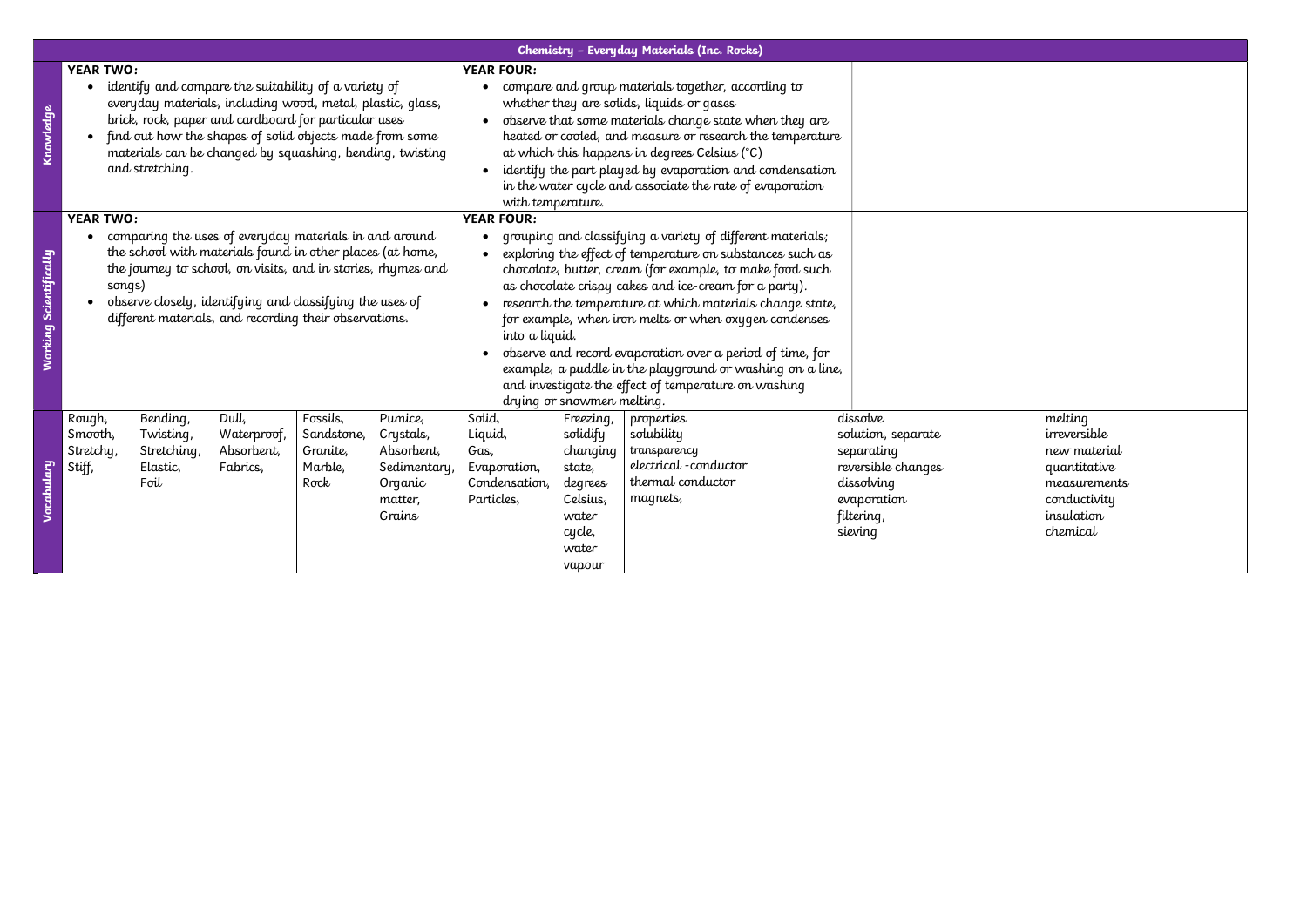|  | Physics                                                                                                                           |                     |                                                                                                                                                                                                                                                                                                                                                                                                                                                                                                                                                                                                                                                                                               |            |                                                                                                                 |                                                                                                                                                                                                                                                                                                                                                                                                                                                        |  |  |  |
|--|-----------------------------------------------------------------------------------------------------------------------------------|---------------------|-----------------------------------------------------------------------------------------------------------------------------------------------------------------------------------------------------------------------------------------------------------------------------------------------------------------------------------------------------------------------------------------------------------------------------------------------------------------------------------------------------------------------------------------------------------------------------------------------------------------------------------------------------------------------------------------------|------------|-----------------------------------------------------------------------------------------------------------------|--------------------------------------------------------------------------------------------------------------------------------------------------------------------------------------------------------------------------------------------------------------------------------------------------------------------------------------------------------------------------------------------------------------------------------------------------------|--|--|--|
|  |                                                                                                                                   |                     | <b>YEAR THREE - FORCES AND MAGNETS</b>                                                                                                                                                                                                                                                                                                                                                                                                                                                                                                                                                                                                                                                        |            | <b>YEAR FIVE - FORCES AND MAGNETS</b>                                                                           |                                                                                                                                                                                                                                                                                                                                                                                                                                                        |  |  |  |
|  |                                                                                                                                   |                     | compare how things move on different surfaces                                                                                                                                                                                                                                                                                                                                                                                                                                                                                                                                                                                                                                                 |            |                                                                                                                 | • explain that unsupported objects fall towards the Earth                                                                                                                                                                                                                                                                                                                                                                                              |  |  |  |
|  |                                                                                                                                   |                     | notice that some forces need contact between two objects,                                                                                                                                                                                                                                                                                                                                                                                                                                                                                                                                                                                                                                     |            |                                                                                                                 | because of the force of gravity acting between the Earth and                                                                                                                                                                                                                                                                                                                                                                                           |  |  |  |
|  |                                                                                                                                   |                     | but magnetic forces can act at a distance                                                                                                                                                                                                                                                                                                                                                                                                                                                                                                                                                                                                                                                     |            | the falling object                                                                                              |                                                                                                                                                                                                                                                                                                                                                                                                                                                        |  |  |  |
|  |                                                                                                                                   |                     | observe how magnets attract or repel each other and attract<br>some materials and not others                                                                                                                                                                                                                                                                                                                                                                                                                                                                                                                                                                                                  |            | friction, that act between moving surfaces                                                                      | identify the effects of air resistance, water resistance and                                                                                                                                                                                                                                                                                                                                                                                           |  |  |  |
|  |                                                                                                                                   |                     | compare and group together a variety of everyday materials<br>on the basis of whether they are attracted to a magnet, and<br>identify some magnetic materials<br>describe magnets as having two poles                                                                                                                                                                                                                                                                                                                                                                                                                                                                                         |            |                                                                                                                 | • recognise that some mechanisms, including levers, pulleys<br>and gears, allow a smaller force to have a greater effect.                                                                                                                                                                                                                                                                                                                              |  |  |  |
|  |                                                                                                                                   |                     | predict whether two magnets will attract or repel each other,                                                                                                                                                                                                                                                                                                                                                                                                                                                                                                                                                                                                                                 |            |                                                                                                                 |                                                                                                                                                                                                                                                                                                                                                                                                                                                        |  |  |  |
|  |                                                                                                                                   |                     | depending on which poles are facing.                                                                                                                                                                                                                                                                                                                                                                                                                                                                                                                                                                                                                                                          |            |                                                                                                                 |                                                                                                                                                                                                                                                                                                                                                                                                                                                        |  |  |  |
|  |                                                                                                                                   |                     | <b>YEAR THREE - FORCES AND MAGNETS</b>                                                                                                                                                                                                                                                                                                                                                                                                                                                                                                                                                                                                                                                        |            | YEAR FIVE - FORCES AND MAGNETS                                                                                  |                                                                                                                                                                                                                                                                                                                                                                                                                                                        |  |  |  |
|  |                                                                                                                                   |                     | compare how different things move and group them<br>raise questions and carry out tests to find out how far<br>things move on different surfaces and gathering and<br>recording data to find answers their questions;<br>explore the strengths of different magnets and find a fair<br>way to compare them<br>sort materials into those that are magnetic and those that<br>are not;<br>look for patterns in the way that magnets behave in relation<br>to each other and what might affect this, for example, the<br>strength of the magnet or which pole faces another<br>identify how these properties make magnets useful in<br>everyday items and suggesting creative uses for different |            | determine which designs are the most effective<br>different shapes<br>and/or springs and explore their effects. | • explore falling paper cones or cup-cake cases, and design<br>and make a variety of parachutes and carry out fair tests to<br>explore resistance in water by making and testing boats of<br>design and make products that use levers, pulleys, gears                                                                                                                                                                                                  |  |  |  |
|  |                                                                                                                                   |                     | magnets.                                                                                                                                                                                                                                                                                                                                                                                                                                                                                                                                                                                                                                                                                      |            |                                                                                                                 |                                                                                                                                                                                                                                                                                                                                                                                                                                                        |  |  |  |
|  |                                                                                                                                   | Magnetic,<br>Force, | Poles,<br>Magnetic Poles,                                                                                                                                                                                                                                                                                                                                                                                                                                                                                                                                                                                                                                                                     | gravity    | air resistance                                                                                                  | mechanism<br>pulley                                                                                                                                                                                                                                                                                                                                                                                                                                    |  |  |  |
|  |                                                                                                                                   | Attract,            |                                                                                                                                                                                                                                                                                                                                                                                                                                                                                                                                                                                                                                                                                               |            | water resistance                                                                                                | gear                                                                                                                                                                                                                                                                                                                                                                                                                                                   |  |  |  |
|  |                                                                                                                                   | Repel,              |                                                                                                                                                                                                                                                                                                                                                                                                                                                                                                                                                                                                                                                                                               |            | friction, surface                                                                                               | spring                                                                                                                                                                                                                                                                                                                                                                                                                                                 |  |  |  |
|  |                                                                                                                                   | Friction,           |                                                                                                                                                                                                                                                                                                                                                                                                                                                                                                                                                                                                                                                                                               |            | force, effect                                                                                                   | theory of gravitation                                                                                                                                                                                                                                                                                                                                                                                                                                  |  |  |  |
|  |                                                                                                                                   |                     |                                                                                                                                                                                                                                                                                                                                                                                                                                                                                                                                                                                                                                                                                               | accelerate |                                                                                                                 | Galileo Galilei                                                                                                                                                                                                                                                                                                                                                                                                                                        |  |  |  |
|  |                                                                                                                                   |                     |                                                                                                                                                                                                                                                                                                                                                                                                                                                                                                                                                                                                                                                                                               | decelerate |                                                                                                                 | Isaac Newton                                                                                                                                                                                                                                                                                                                                                                                                                                           |  |  |  |
|  | <b>YEAR ONE - SEASONAL CHANGES</b>                                                                                                |                     | <b>YEAR THREE - LIGHT</b>                                                                                                                                                                                                                                                                                                                                                                                                                                                                                                                                                                                                                                                                     |            | <b>YEAR SIX - LIGHT</b>                                                                                         |                                                                                                                                                                                                                                                                                                                                                                                                                                                        |  |  |  |
|  | observe changes across the four seasons<br>observe and describe weather associated with the seasons<br>and how day length varies. |                     | recognise that they need light in order to see things and<br>that dark is the absence of light<br>notice that light is reflected from surfaces<br>recognise that light from the sun can be dangerous and that<br>there are ways to protect their eyes<br>recognise that shadows are formed when the light from a<br>light source is blocked by an opaque object<br>find patterns in the way that the size of shadows change.                                                                                                                                                                                                                                                                  |            | into the eye<br>to our eyes<br>them.                                                                            | • recognise that light appears to travel in straight lines<br>use the idea that light travels in straight lines to explain<br>that objects are seen because they give out or reflect light<br>explain that we see things because light travels from light<br>sources to our eyes or from light sources to objects and then<br>use the idea that light travels in straight lines to explain<br>why shadows have the same shape as the objects that cast |  |  |  |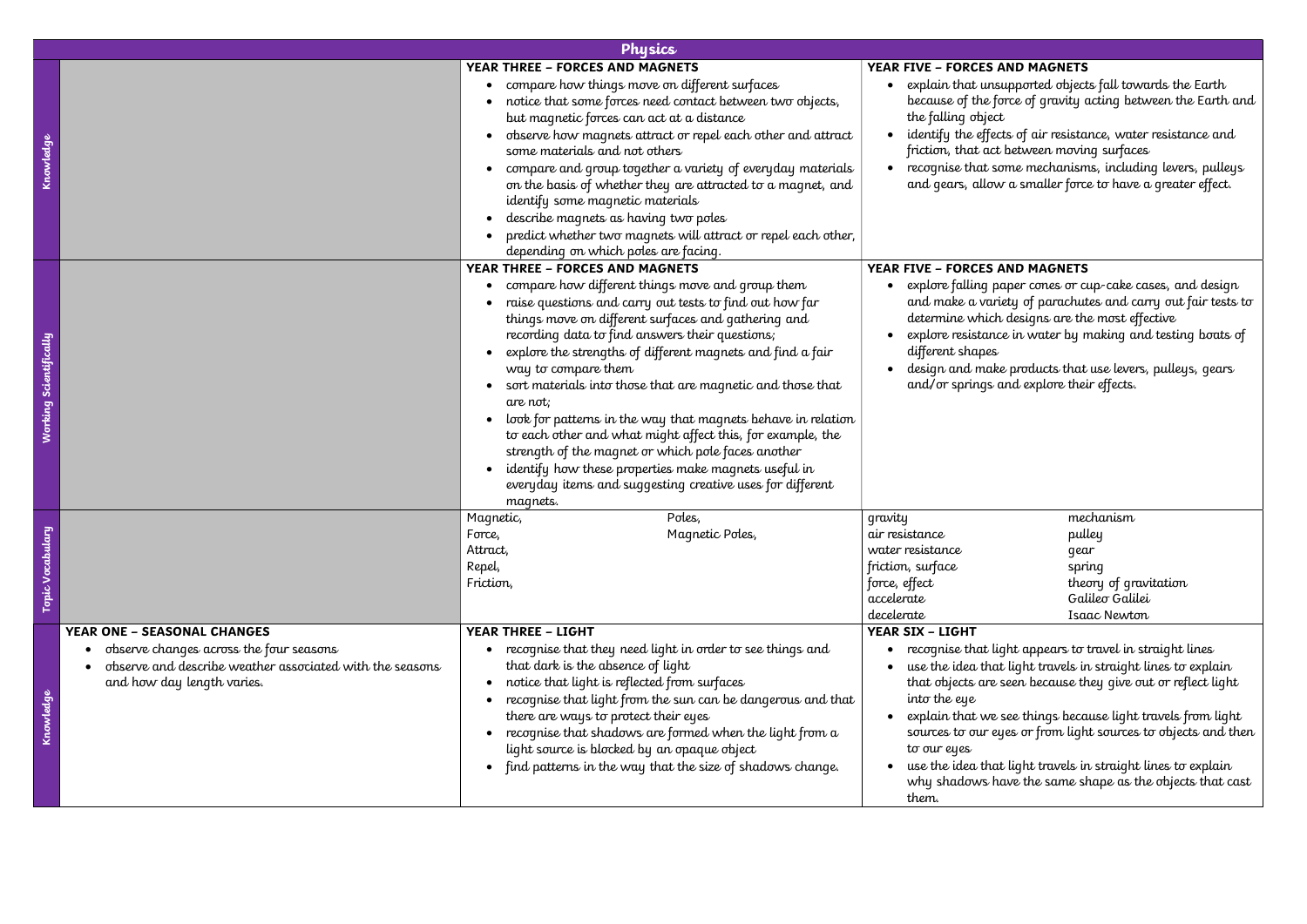| Working Scientifically | <b>YEAR ONE - SEASONAL CHANGES</b><br>make tables and charts about the weather; and make<br>displays of what happens in the world around them,<br>including day length, as the seasons change. | <b>YEAR THREE - LIGHT</b><br>and the object changes.                                                                                                                                                                                                              | looking for patterns in what happens to shadows when the<br>light source moves or the distance between the light source                                                                                                                                                                                                                                                          | <b>YEAR SIX - LIGHT</b><br>decide where to place rear-view mirrors on cars;<br>and shadows by using shadow puppets<br>• extend their experience of light by looking a range of<br>not need to explain why these phenomena occur). | design and making a periscope and use the idea that light<br>appears to travel in straight lines to explain how it works.<br>• investigate the relationship between light sources, objects<br>phenomena including rainbows, colours on soap bubbles,<br>objects looking bent in water and coloured filters (they do      |
|------------------------|------------------------------------------------------------------------------------------------------------------------------------------------------------------------------------------------|-------------------------------------------------------------------------------------------------------------------------------------------------------------------------------------------------------------------------------------------------------------------|----------------------------------------------------------------------------------------------------------------------------------------------------------------------------------------------------------------------------------------------------------------------------------------------------------------------------------------------------------------------------------|-----------------------------------------------------------------------------------------------------------------------------------------------------------------------------------------------------------------------------------|--------------------------------------------------------------------------------------------------------------------------------------------------------------------------------------------------------------------------------------------------------------------------------------------------------------------------|
| opic V                 | Seasons<br>weather<br>Summer,<br>Spring,<br>Autumn,<br>Winter,                                                                                                                                 | Reflective,<br>Reflection                                                                                                                                                                                                                                         | Natural,<br>Artificial,                                                                                                                                                                                                                                                                                                                                                          | Refraction, Reflection, Spectrum,<br>Rainbow<br>travels<br>straight<br>reflect                                                                                                                                                    | light source<br>object<br>shadows<br>mirrors<br>periscope<br>filters<br>SEE ALSO YEAR FIVE EARTH AND SPACE                                                                                                                                                                                                               |
| Knowledge              |                                                                                                                                                                                                | YEAR FOUR - ELECTRICITY<br>identify common appliances that run on electricity<br>naming its basic parts, including cells, wires, bulbs,<br>switches and buzzers<br>complete loop with a battery<br>series circuit<br>associate metals with being good conductors. | construct a simple series electrical circuit, identifying and<br>identify whether or not a lamp will light in a simple series<br>circuit, based on whether or not the lamp is part of $\alpha$<br>recognise that a switch opens and closes a circuit and<br>associate this with whether or not a lamp lights in a simple<br>recognise some common conductors and insulators, and | YEAR SIX - ELECTRICITY<br>buzzers and the on/off position of switches<br>in a diagram.                                                                                                                                            | • associate the brightness of a lamp or the volume of a buzzer<br>with the number and voltage of cells used in the circuit<br>• compare and give reasons for variations in how components<br>function, including the brightness of bulbs, the loudness of<br>• use recognised symbols when representing a simple circuit |
| Working Scientifically |                                                                                                                                                                                                | YEAR FOUR - ELECTRICITY<br>used to connect across a gap in a circuit.                                                                                                                                                                                             | observing patterns, for example, that bulbs get brighter if<br>more cells are added, that metals tend to be conductors of<br>electricity, and that some materials can and some cannot be                                                                                                                                                                                         | YEAR SIX - ELECTRICITY<br>$\bullet$ systematically identify the effect of changing one<br>circuit.                                                                                                                                | component at a time in a circuit; designing and making a<br>set of traffic lights, a burglar alarm or some other useful                                                                                                                                                                                                  |
| Topic Vocabulary       |                                                                                                                                                                                                | Cells,<br>Switches,<br>Buzzers,<br>Motor,                                                                                                                                                                                                                         | Circuit,<br>Series,<br>Conductors,<br>Insulators<br>complete circuit                                                                                                                                                                                                                                                                                                             | Amps,<br>Volts,<br>Voltage,<br>Cell<br>Circuit Diagram,<br>Symbols                                                                                                                                                                |                                                                                                                                                                                                                                                                                                                          |